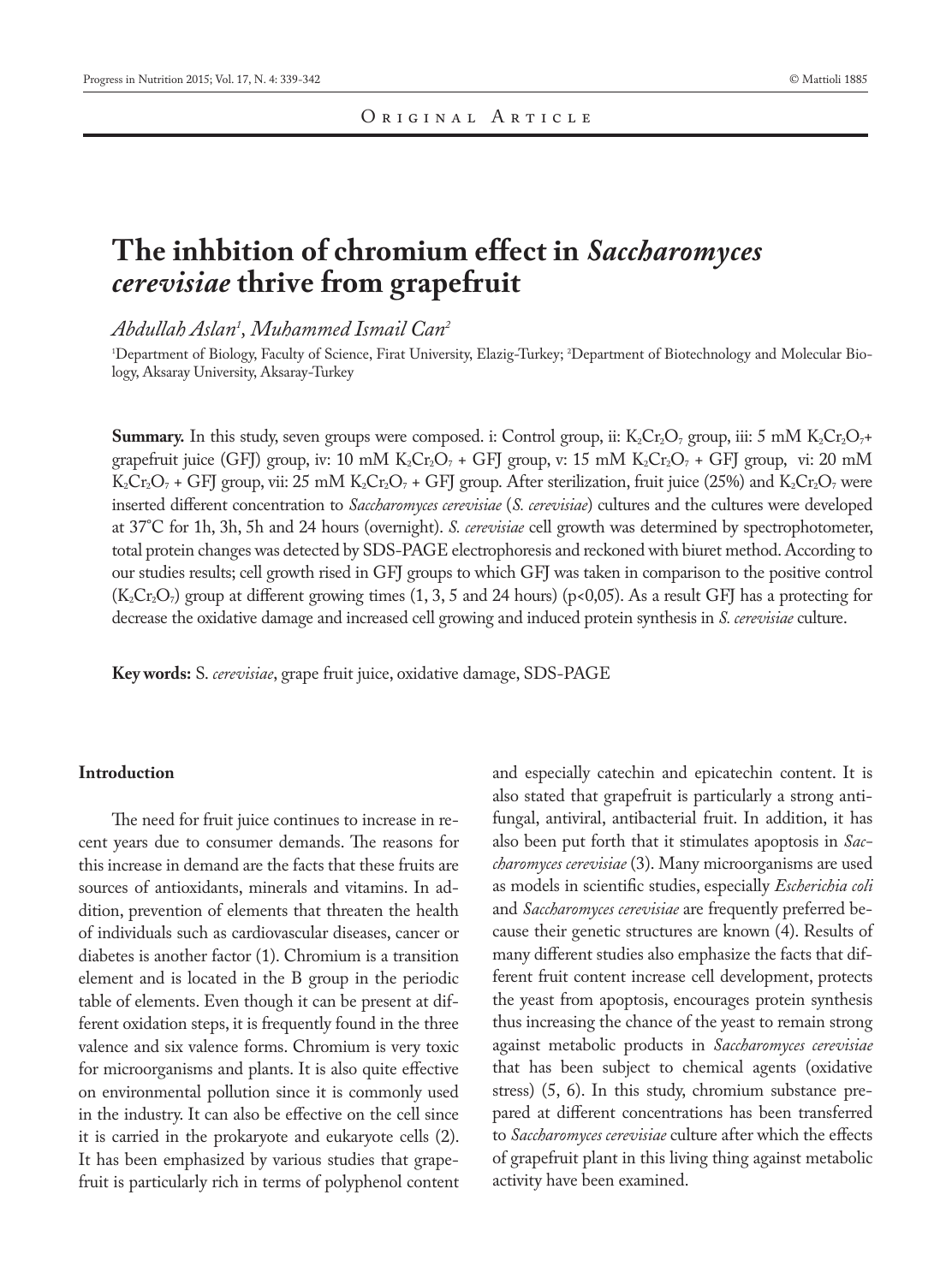## **Material and Methods**

#### *Research groups*

Seven groups were formed. i: Control group, ii:  $K_2Cr_2O_7$  group, iii: 5 mM  $K_2Cr_2O_7$ + GFJ group, iv: 10 mM  $K_2Cr_2O_7$  + GFJ, v: 15 mM  $K_2Cr_2O_7$  + GFJ group vi: 20 mM  $K_2Cr_2O_7$  + GFJ group, vii: 25 mM  $K_2Cr_2O_7$ + GFJ group. After sterilization, fruit juice (25%) and K2Cr2O7 were inserted different concentration to *Saccharomyces cerevisiae* (*S. cerevisiae*) cultures and the cultures were developed at 37°C for 1h, 3h, 5h and 24 hours (overnight). Occurrence media of *S. cerevisiae*: For the developed and reproduce of yeast, YEPD (for 50 mL 1.5 g yeast extract, 1.5 g trypton, 1.5 g glucose) in addition, for the growth and reproduce of *S. cerevisiae*, fruit juices was inserted and developed. After sterilization, samples were incubated for 1h, 3h, 5h, 72 h (overnight, h: hour) at 37°C (7, 8).

## *Grape fruit juice extract and K<sub>2</sub>Cr<sub>2</sub>O<sub>7</sub> <i>Chemical*

Fruit (From center county of Elazığ city) was squashed in water and added in to *S. cerevisiae* media cultures and added 25% (v/v) ratio in at the reproducing for 37°C.  $\rm K_2Cr_2O_7$ was added in  $\rm K_2Cr_2O_7$  and GFJ+  $K_2Cr_2O_7$  groups.

## *Cell intensity measurements*

In these calculations, culture samples that were developed at 370 C for 1, 3, 5 hours and overnight (24 hours) have been analyzed. The measurement has been carried out using a spectrophotometer at 600nm  $(OD_{600}).$ 

# *SDS-PAGE (Sodium Dodecyl Sulfate Polyacrylamide gel electrophoresis)*

The samples of *Saccharomyces cerevisiae* cultures were prepared for SDS-PAGE after which they were loaded to sample loading wells to be subject to electrical current and after this process the gels were dyed, their images were taken and the intergroup protein bandings were used as data in the study (9).

#### *Protein density measurements*

The calculation has been realised using a spectrophotometer at 540nm  $OD<sub>540</sub>$  according to biuret method. BSA protein standards at different concentrations were obtained using BSA protein. Accordingly, the total protein amount in *Saccharomyces cerevisiae* groups corresponding to this standard value was calculated (Figure 4).

## *Statistical analysis*

For statistical analysis the SPSS 20.0 software was used. The comparison between experimental groups and the control group was made using one way Anova Post Hoc Hochberg and Games-Howell test. Statistically significant differences among groups have been stated as p<0.05 and the statistically non-significant differences have been stated as p>0.05. Standard deviations were indicated as ±.

## **Results and Discussion**

We hope that the results obtained from this study will provide a significant reference for future studies. When the results in Table 1 and Figure 1 are examined, it is observed that there is a statistically significant difference between groups with different development times (p<0.05). It can be observed that the grapefruit extract transferred to the culture environment protects cell development against the negative effect of chromium and at times even increase it. When the biuret protein results given in Table 2 and Figure 2 are examined, we can state that grapefruit extract triggers protein synthesis in the yeast. It is especially observed that protein intensity has increased significantly in 5 mM  $K_2Cr_2O_7$  + grape fruit and 20 mM  $K_2Cr_2O_7$  + GFJ in comparison with the control. When the SDS-PAGE gel image in Figure 3 is examined; it is observed that protein band intensity has increased statistically significantly in groups to which grapefruit content has been administered in comparison with the control group. We had acquired similar results in previous studies carried out on *Saccharomyces cerevisiae*  with fruits such as pomegranate juice, apple juice, cherry, sour cherry etc. We had observed in the study during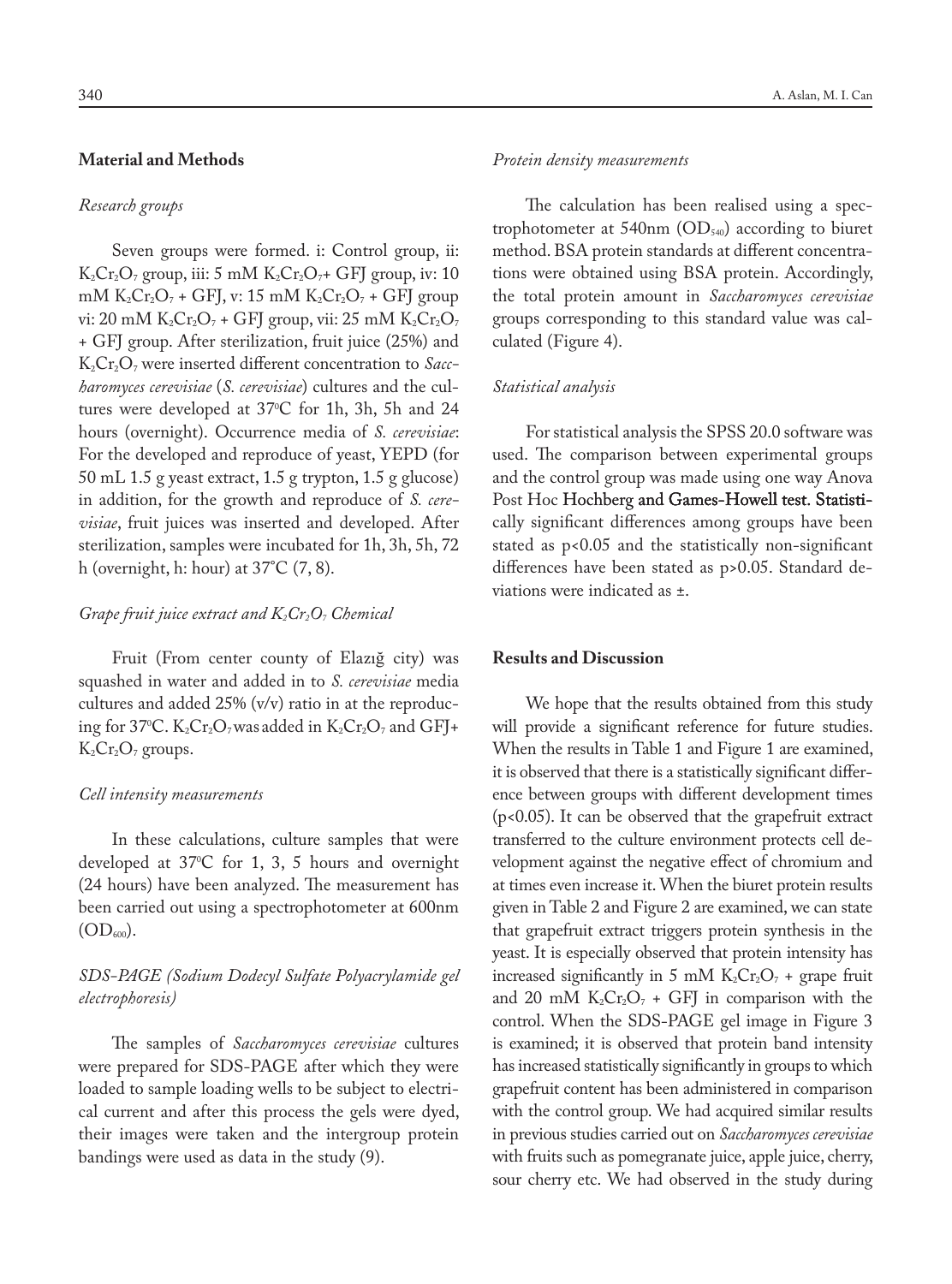| $OD_{600}$                         |                               |                               |                               |                               |
|------------------------------------|-------------------------------|-------------------------------|-------------------------------|-------------------------------|
| $37^{\circ}$ C                     | 1h                            | 3h                            | 5h                            | Overnight                     |
| Control                            | $1,78 \pm 0.002^{\rm b}$      | $1,60 \pm 0.002$ <sup>c</sup> | $1,83 \pm 0.002$ <sup>d</sup> | $1.59 \pm 0.002$              |
| $K_2Cr_2O_7$                       | $1,76 \pm 0.002$              | $1,85 \pm 0.002$ <sup>b</sup> | $1,83 \pm 0.002$ <sup>d</sup> | $1,85 \pm 0.002$ <sup>f</sup> |
| $5$ mM $K_2Cr_2O_7$ + grape fruit  | $1.73 \pm 0.002$ <sup>d</sup> | $1.89 \pm 0.002$ <sup>a</sup> | $1.90 \pm 0.002$ <sup>b</sup> | $1.88 \pm 0.002$ <sup>c</sup> |
| 10 mM $K_2Cr_2O_7$ + grape fruit   | $1,78 \pm 0.002$ <sup>b</sup> | $1,86 \pm 0.002$ <sup>b</sup> | $1,91 \pm 0.002$ <sup>b</sup> | $2.01 \pm 0.002$              |
| 15 mM $K_2Cr_2O_7$ + grape fruit   | $1,79 \pm 0.002^{\rm b}$      | $1,85 \pm 0.002$ <sup>b</sup> | $1.89 \pm 0.002$ <sup>b</sup> | $2.04 \pm 0.002$ <sup>b</sup> |
| $20$ mM $K_2Cr_2O_7$ + grape fruit | $1,81 \pm 0.002$ <sup>a</sup> | $1,90 \pm 0.002$ <sup>a</sup> | $1.95 \pm 0.002$ <sup>a</sup> | $2,08 \pm 0.002$ <sup>a</sup> |
| $25$ mM $K_2Cr_2O_7$ + grape fruit | $1,70 \pm 0.002$              | $1,74 \pm 0.002$ <sup>c</sup> | $1,87 \pm 0.002$ <sup>c</sup> | $1,98 \pm 0.002$ <sup>d</sup> |
|                                    |                               |                               |                               |                               |

**Table 1.** *Saccharomyces cerevisiae* cell growth in Grapefruit juices

*\*\*a,b,c,d,e,f among the groups which bearing of different letter are significant (p<0.05). Anova Post Hoc Hochberg and Games-Howell Test*

which pomegranate juice was given that pomegranate juice increased *Saccharomyces cerevisia*e development and thus was protective against oxidative damage in the yeast despite the negative effects of the hydrogen peroxide radical. We also determined that pomegranate juice was protective in the yeast in *Saccharomyces cerevisia*e against the damages caused by hydrogen peroxide even at 60°C which is above the normal development temperature (5). Cao et al. (2012) have put forth that grapefruit is an antioxidant and that it also protects fruits and vegetables against yeast while stimulating apoptosis in the yeasts and thus taking the cell towards necrosis (cell death) (3). Contrary to the results acquired in different studies, it has been emphasized that *Saccharomyces cerevisiae* development in grapefruit under high pressure regresses which can be due to the change in the energy requirement mechanism of the yeast as a result of yeast metabolism under the effect of high pressure and temperature (10). Dilsiz et al. (1997) have emphasized that vitamin e and selenium have antioxidant capacity in *Saccharomyces cerevisiae*, that they encourage total protein synthesis and that it stops the formation of some fatty acids by increasing the synthesis of certain fatty acids (11). Ozsahin et al. (2009) have emphasized that different sources of sugar cause changes in the synthesis of certain vitamins and fatty acids in *Saccharomyces cerevisiae* (8). Aslan et al. (2014) have emphasize that milk thistle extract is effective in apoptosis mechanism in rats, that it encourages the synthesis of apoptotic proteins and protects the cell against DNA damage (12). Tuzcu et al. (2010) have emphasized that tomato powder is effective against liver cancer in rats, that it is protective against DNA damage and that it encourages the synthesis of some proteins (13). Sahin et al. (2010) have emphasized that EGCG' (Epigallocatechin-3-gallate) is effective against nephrotoxicity in rats and that it protects the tissue by activating the apoptotic mechanism (14). Karatay et al. (2014a) and



**Figure 1.** The growing of *Saccharomyces cerevisiae* in GFJ at different hours.

**Table 2.** Biuret protein density

| Mg/ml         |  |
|---------------|--|
| 1             |  |
| 0.6           |  |
| $\mathcal{D}$ |  |
| 1,5           |  |
| 1,6           |  |
| 4             |  |
|               |  |
|               |  |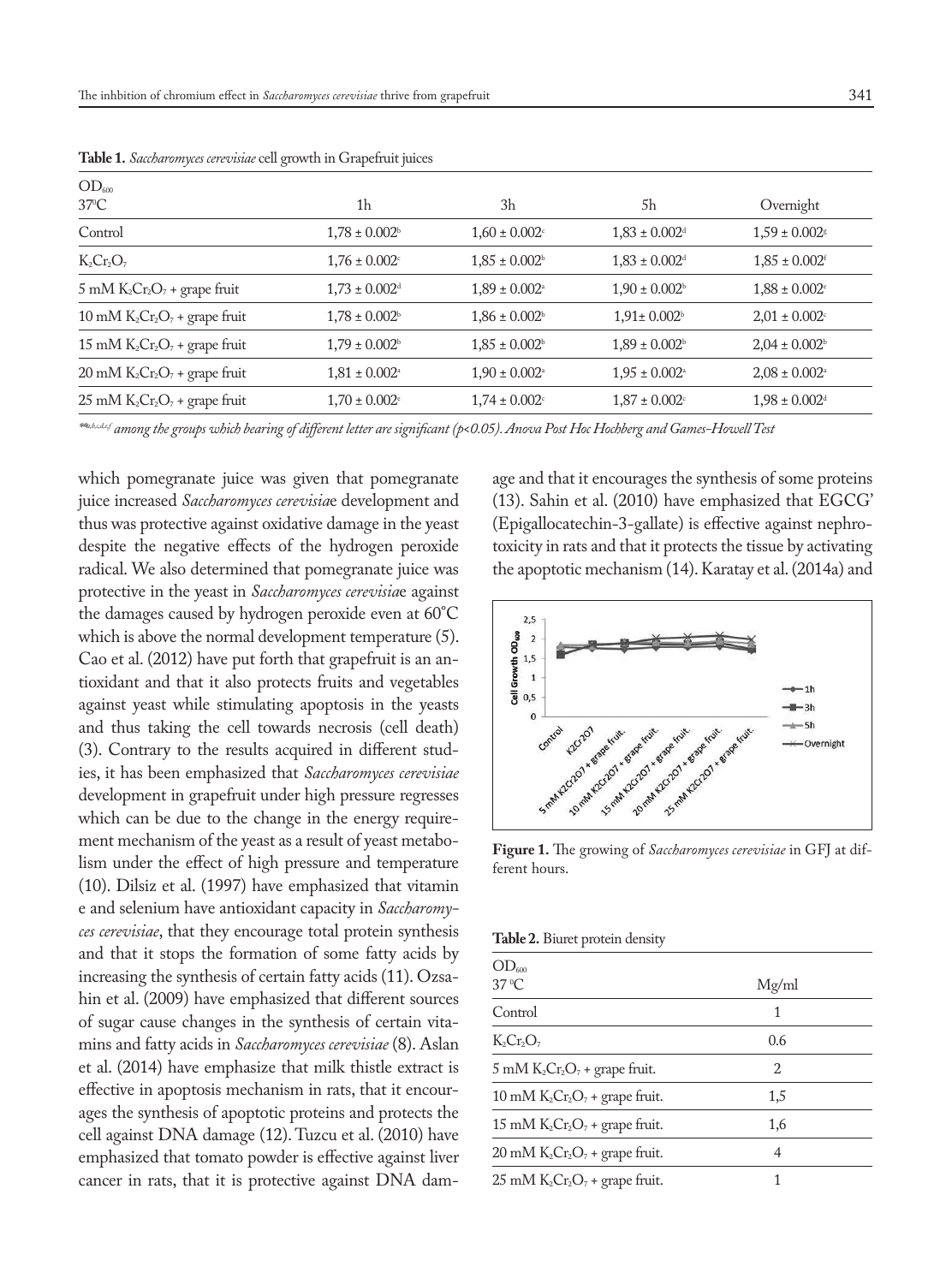

**Figure 2.** Protein density at between groups



**Figure 3.** SDS-PAGE supernatant total protein bands profiles for development at  $37^{\circ}$ C. Lanes, 1: Control; 2: K<sub>2</sub>Cr<sub>2</sub>O<sub>7</sub>; 3: 5 mM  $K_2Cr_2O_7$  + GFJ; 4: 10 mM  $K_2Cr_2O_7$ + GFJ; 5: 15 mM  $K_2Cr_2O_7$  + GFJ; 6: 20 mM  $K_2Cr_2O_7$  + GFJ; 7: 25 mM  $K_2Cr_2O_7$ + GFJ



**Figure 4.** Biuret BSA (bovine serum albumin) standart graph

Karatay et al. (2014b) have emphasized that the almond very important for human health according to its fatty acid and protein contents (15, 16). As can be seen, the positive effects of fruit or vegetable extracts have been observed in studies carried out on yeasts as well as rats.

## **Conclusion**

These results put forth the antioxidant capacity of grapefruit thus making us think that it can have similar effects on humans like its effects on *Saccharomyces cerevisiae*. To this end, we are of the opinion that similar results can be obtained for humans when fruits and their juices are consumed regularly.

#### **References**

- 1. Ferrario M, Alzamora SM, Guerrero S. Inactivation kinetics of some microorganisms in apple, melon, orange and strawberry juices by high intensity light pulses. Journal of Food Engineering 2013; 118: 302-11.
- 2. Jianlong W, Zeyu M, Xuan Z. Response of Saccharomyces cerevisiae to chromium stress. Process Biochemistry 2004; 39: 1231-5.
- 3. Cao S, Xu W, Zhang N, et al. A Mitochondria-dependent pathway mediates the apoptosis of GSE-induced yeast. PLoS ONE 2012; 7(3): 1-10.
- 4. Krivoruchko A and Nielsen J. Production of natural products through metabolic engineering of Saccharomyces cerevisiae, Current Opinion in Biotechnology 2015; 35: 7-15.
- 5. Aslan A, Can MI, Boydak D. Anti-oxidant effects of pomegranate juıce on Saccharomyces cerevisiae cell growth. Afr J Tradit Complement Altern Med. 2014; 11(4): 14-18
- 6. Aslan A. The effects of different essential fruit juice and their combination on Saccharomyces cerevisiae cell growth. Progress in Nutrition 2015;17 (1): 36-40.
- 7. Aslan A, Baspinar S, Yilmaz O. Is Pomegranate juice has a vital role for protective effect on Saccharomyces cerevisiae growth? Progress in Nutrition 2014; 16(3): 212-7.
- 8. Ozsahin AD, Guvenc M, Yilmaz O, Aslan A, Tuzcu M. The effects of different sugar sources on fatty acid biosynthesis in the Saccharomyces cerevisiae cell culture. J Anim Vet Adv. 2009; 8: 424-9.
- 9. Laemmli UK. Cleavage of structural proteins during the assembly of the head of bacteriophage T4. Nature 1970; 227: 680-5.
- 10. Aguirre DB, Barbosa-Canovas GV. Inactivation of Saccharomyces cerevisiae in pineapple, grape and cranberry juices under pulsed and continuous thermo-sonication treatments, Journal of Food Engineering 2012; 108: 383-92.
- 11. Dilsiz N, Çelik S, Yılmaz Ö, Dıgrak M. The effects of sele¬nium, vitamin e and their combination on the composition of fatty acids and proteins in Saccharomyces cerevisiae. Cell Biochem Funct. 1997; 15: 265-69.
- 12. Aslan A, Can MI. Milk thistle impedes the development of carbontetrachloride-induced liver damage in rats through suppression of bcl-2 and regulating caspase pathway. Life Sciences 2014; 117: 13-8.
- 13. Tuzcu M, Aslan A, Tuzcu Z, et al. Tomato powder impe-